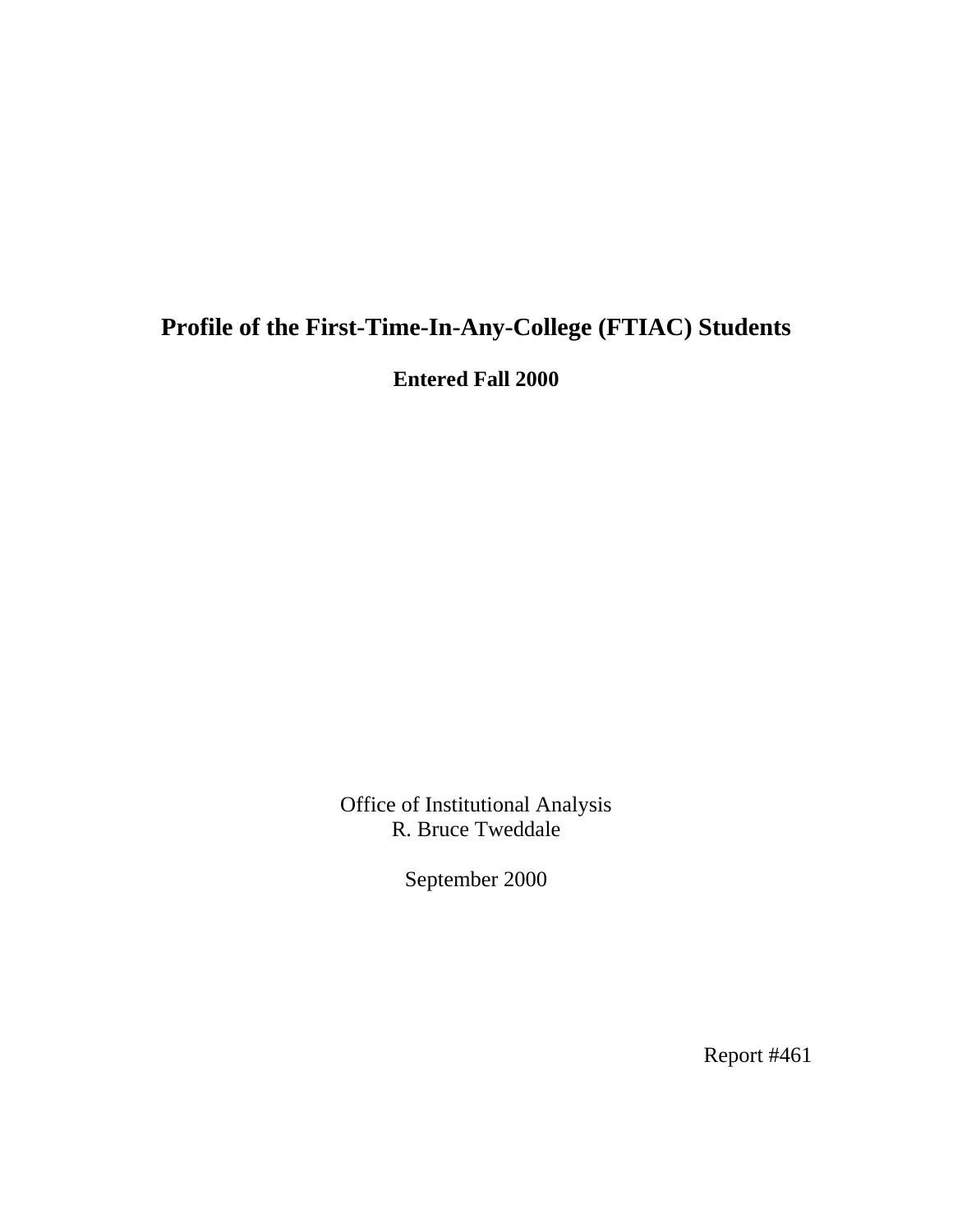A total of 2,953 students entered Grand Valley State University during Fall 2000 as first-time-in-any-college (FTIAC) students. This report delineates some of the characteristics of this group of students. The tables are divided into the following groups of students.

- 1. Degree-seeking
- 2. Non-degree seeking, dual enrollment at GVSU while in high school
- 3. All other non-degree seeking students

| <b>High School</b>          | degree | dual           | non-           | total |
|-----------------------------|--------|----------------|----------------|-------|
|                             |        |                | degree         |       |
| Grandville                  | 60     | 5              | 3              | 68    |
| Jenison                     | 63     | $\overline{0}$ | 3              | 66    |
| Hudsonville                 | 46     | $\overline{7}$ | 6              | 59    |
| <b>Grand Haven</b>          | 48     | 5              | $\overline{2}$ | 52    |
| Zeeland                     | 45     | $\overline{0}$ | 6              | 51    |
| <b>Holland Christian</b>    | 44     | $\overline{0}$ | $\overline{0}$ | 44    |
| Rockford                    | 41     | $\overline{0}$ | $\mathbf{1}$   | 42    |
| Holland                     | 36     | $\theta$       | $\overline{3}$ | 39    |
| <b>Unity Christian</b>      | 34     | 1              | 1              | 36    |
| West Ottawa                 | 33     | $\overline{0}$ | $\overline{2}$ | 35    |
| Coopersville                | 26     |                | 6              | 33    |
| Kenowa Hills                | 29     | 1              | $\overline{0}$ | 30    |
| Hamilton                    | 28     | $\overline{0}$ | 1              | 29    |
| Northview                   | 28     | $\overline{0}$ | $\overline{0}$ | 28    |
| <b>Forest Hills Central</b> | 26     | 1              | $\overline{0}$ | 27    |
| Calvin Christian            | 26     | $\overline{0}$ | $\overline{0}$ | 26    |
| <b>Spring Lake</b>          | 24     | 1              | $\overline{0}$ | 25    |
| G.R. Christian              | 23     | $\overline{0}$ | 1              | 24    |
| G.R. Union                  | 20     | 1              | 3              | 24    |
|                             |        |                |                |       |
| all others                  | 2,172  | 14             | 26             | 2,212 |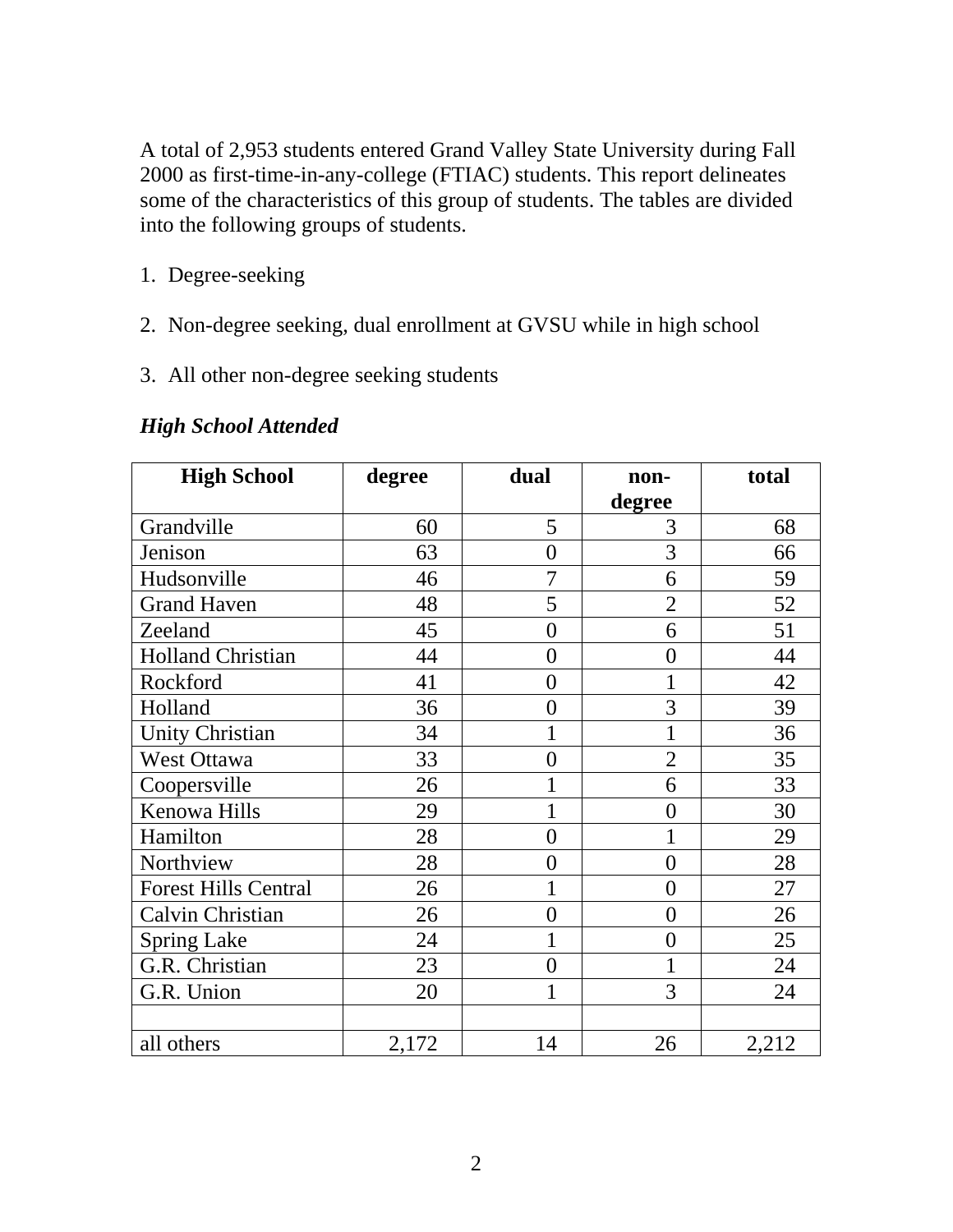| <b>sex</b> | degree | dual    | non-<br>degree | total |
|------------|--------|---------|----------------|-------|
| female     | 1,738  |         | 33             | ,789  |
| male       | 1,114  | 19      |                | ,164  |
| total      | 2,852  | 37<br>J | 64             | 2,953 |

## *Ethnic Background*

| <b>Ethnic Background</b> | degree | dual | non-           | total |
|--------------------------|--------|------|----------------|-------|
|                          |        |      | degree         |       |
| Asian                    | 54     |      |                | 56    |
| Black, not Hispanic      | 121    |      | $\overline{2}$ | 124   |
| Hispanic                 | 50     |      | $\overline{2}$ | 52    |
| American                 | 6      |      |                | 9     |
| Indian/Alaskan           |        |      |                |       |
| <b>Native</b>            |        |      |                |       |
| White, not of            | 2,599  | 35   | 56             | 2,690 |
| Hispanic origin          |        |      |                |       |
|                          |        |      |                |       |
| not indicated            | 19     |      | 3              | 22    |

### *Full-Time vs. Part-Time*

| <b>Status</b> | degree                     | dual    | non-<br>degree | total      |
|---------------|----------------------------|---------|----------------|------------|
| full-time     | 1.82 <sup>o</sup><br>2.820 |         | ັ              | 2,829      |
| part-time     | 26                         | 27<br>◡ |                | $12\Delta$ |

# *Major (degree-seeking students only)*

| Major                        |     |
|------------------------------|-----|
| advertising/public relations | 27  |
| anthropology                 |     |
| art & design                 | 125 |
| behavioral science           |     |
| biology                      | 91  |
| biomedical science           | 69  |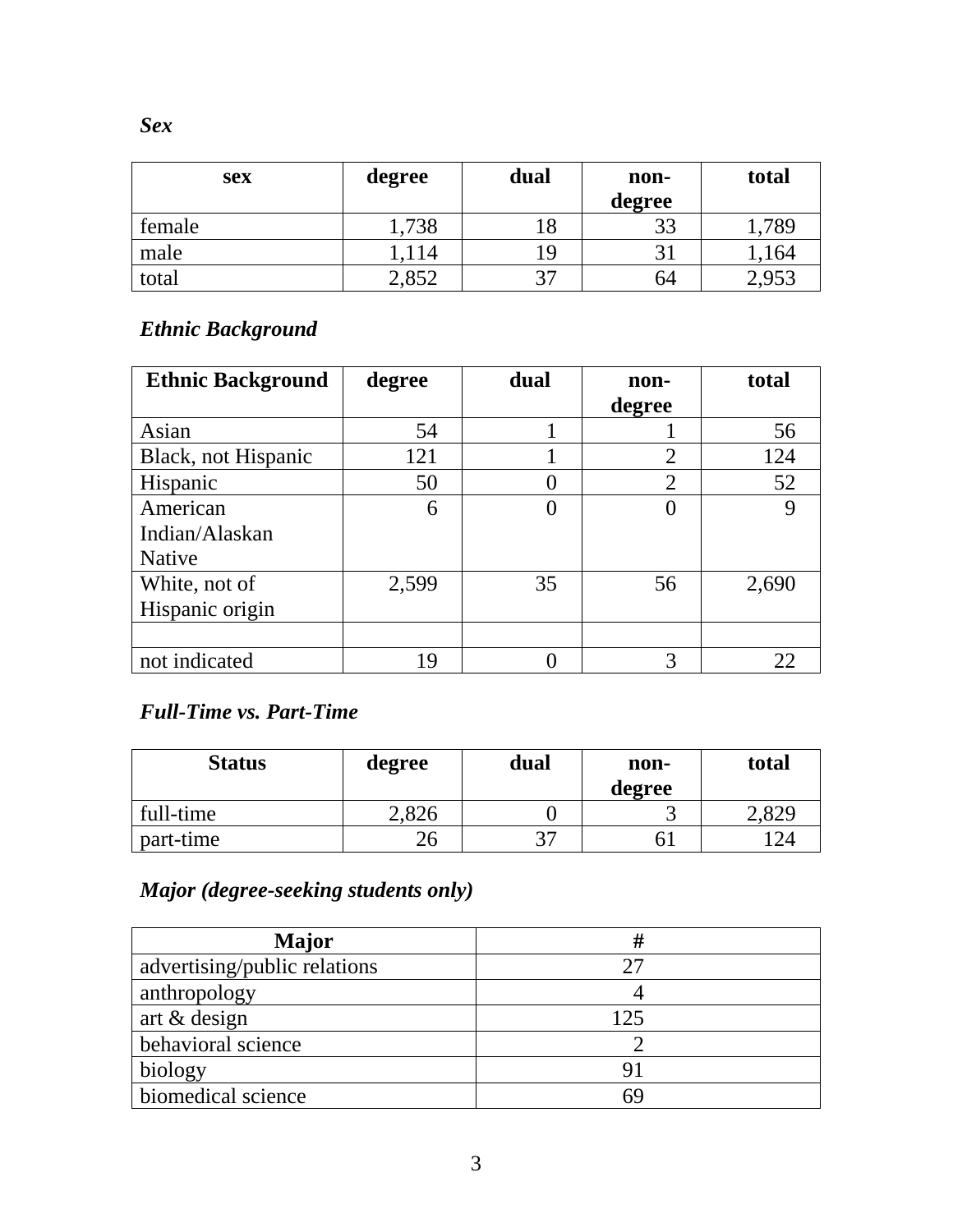| <b>Major</b>                     | #              |
|----------------------------------|----------------|
| biopsychology                    | 3              |
| broadcasting                     | 6              |
| chemistry                        | 17             |
| communications                   | 56             |
| computer science                 | 79             |
| criminal justice                 | 69             |
| earth science                    | 1              |
| English                          | 91             |
| film & video                     | 47             |
| French                           | $\overline{2}$ |
| geography                        |                |
| geology                          | 1              |
| German                           |                |
| group science                    | 9              |
| group social science             | 75             |
| health communications            |                |
| health science                   | 10             |
| history                          | 30             |
| hospitality & tourism management | 8              |
| information systems              | 12             |
| international relations          |                |
| journalism                       | 16             |
| legal studies                    | 22             |
| liberal studies                  |                |
| management                       | $\overline{0}$ |
| mathematics                      | 28             |
| music                            | 34             |
| natural resource management      | 3              |
| nursing                          | 54             |
| occupational safety              | $\overline{0}$ |
| philosophy                       |                |
| photography                      | 9              |
| physical education               | 39             |
| physics                          | 3              |
| political science                | 17             |
| pre-business                     | 305            |
| pre-engineering                  | 172            |
| pre-health                       | 230            |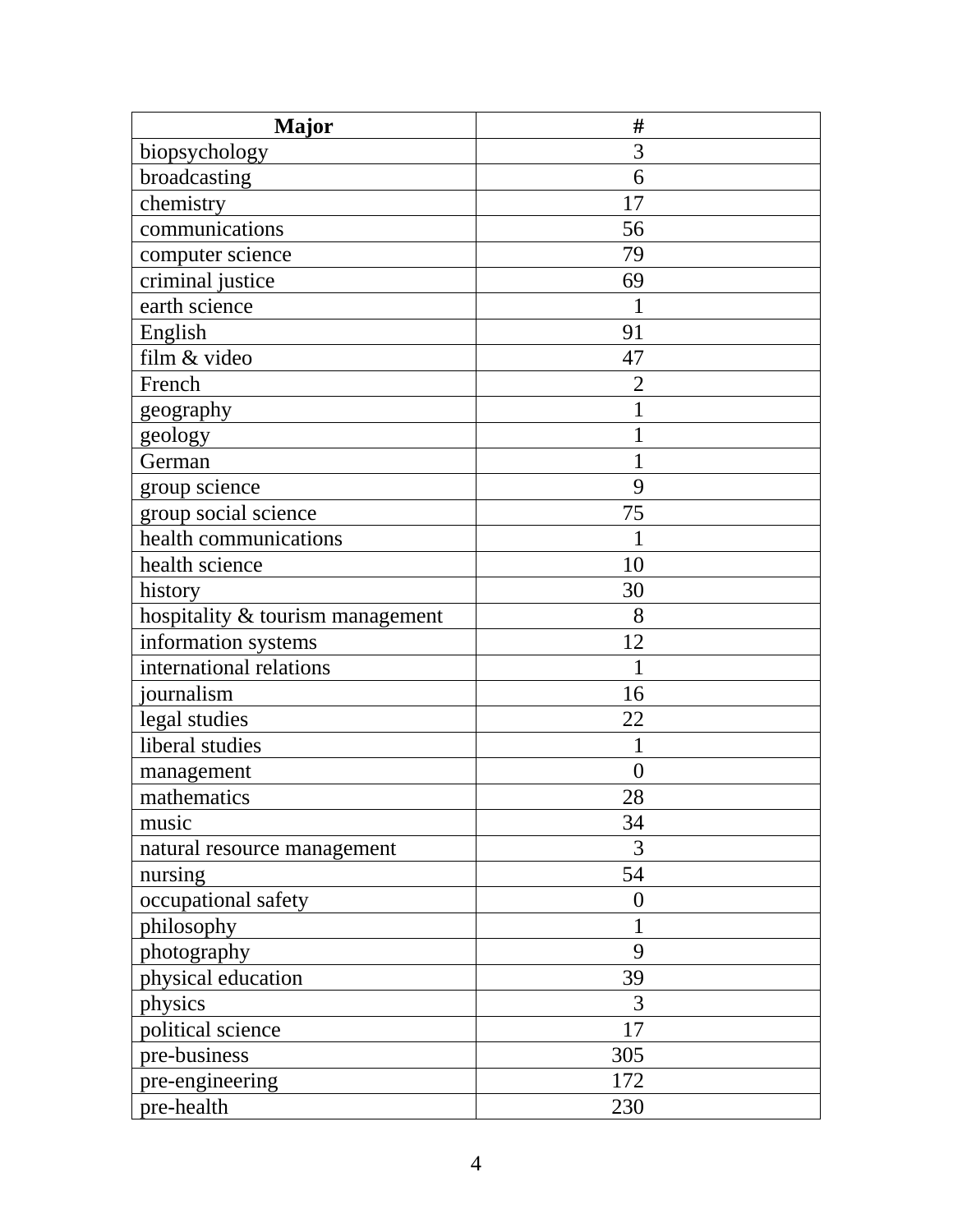| Major                        | #   |
|------------------------------|-----|
| pre-nursing                  | 27  |
| psychology                   | 72  |
| public administration        |     |
| <b>Russian studies</b>       |     |
| social work                  | 25  |
| sociology                    |     |
| Spanish                      | 11  |
| special education psychology | 25  |
| statistics                   |     |
| theatre                      | 6   |
| therapeutic recreation       | っ   |
| undeclared                   | 906 |

# *County of Residence (Michigan residents only)*

| <b>County of Residence</b> | degree         | dual             | non-             | total          |
|----------------------------|----------------|------------------|------------------|----------------|
|                            |                |                  | degree           |                |
| Alcona                     | $\mathbf{1}$   | $\overline{0}$   | $\overline{0}$   | $\mathbf{1}$   |
| Alger                      | 5              | $\overline{0}$   | $\overline{0}$   | 5              |
| Allegan                    | 95             | $\overline{2}$   | $\overline{0}$   | 97             |
| Alpena                     | $\overline{4}$ | $\overline{0}$   | $\overline{0}$   | $\overline{4}$ |
| Antrim                     | 16             | $\overline{0}$   | $\overline{0}$   | 16             |
| Bay                        | 14             | $\overline{0}$   | $\overline{0}$   | 14             |
| Benzie                     | 5              | $\boldsymbol{0}$ | $\boldsymbol{0}$ | 5              |
| Berrien                    | 56             | $\overline{0}$   | $\overline{0}$   | 56             |
| <b>Branch</b>              | 10             | $\overline{0}$   | $\overline{0}$   | 10             |
| Baraga                     | $\overline{0}$ | $\overline{0}$   | $\overline{0}$   | $\overline{0}$ |
| <b>Barry</b>               | 16             | $\overline{0}$   | $\mathbf{1}$     | 17             |
| Calhoun                    | 15             | $\overline{0}$   | $\overline{0}$   | 15             |
| Cass                       | 8              | $\overline{0}$   | $\overline{0}$   | 8              |
| Charlevoix                 | 11             | $\overline{0}$   | $\overline{0}$   | 11             |
| Cheboygan                  | 9              | $\overline{0}$   | $\overline{0}$   | 9              |
| Chippewa                   | $\overline{7}$ | $\overline{0}$   | $\overline{0}$   | $\overline{7}$ |
| Clare                      | $\overline{0}$ | $\overline{0}$   | $\overline{0}$   | $\overline{0}$ |
| Clinton                    | 24             | $\overline{0}$   | $\overline{0}$   | 24             |
| Crawford                   | 10             | $\overline{0}$   | $\boldsymbol{0}$ | 10             |
| Delta                      | 10             | $\overline{0}$   | $\overline{0}$   | 10             |
| Dickinson                  | 6              | $\boldsymbol{0}$ | $\overline{0}$   | 6              |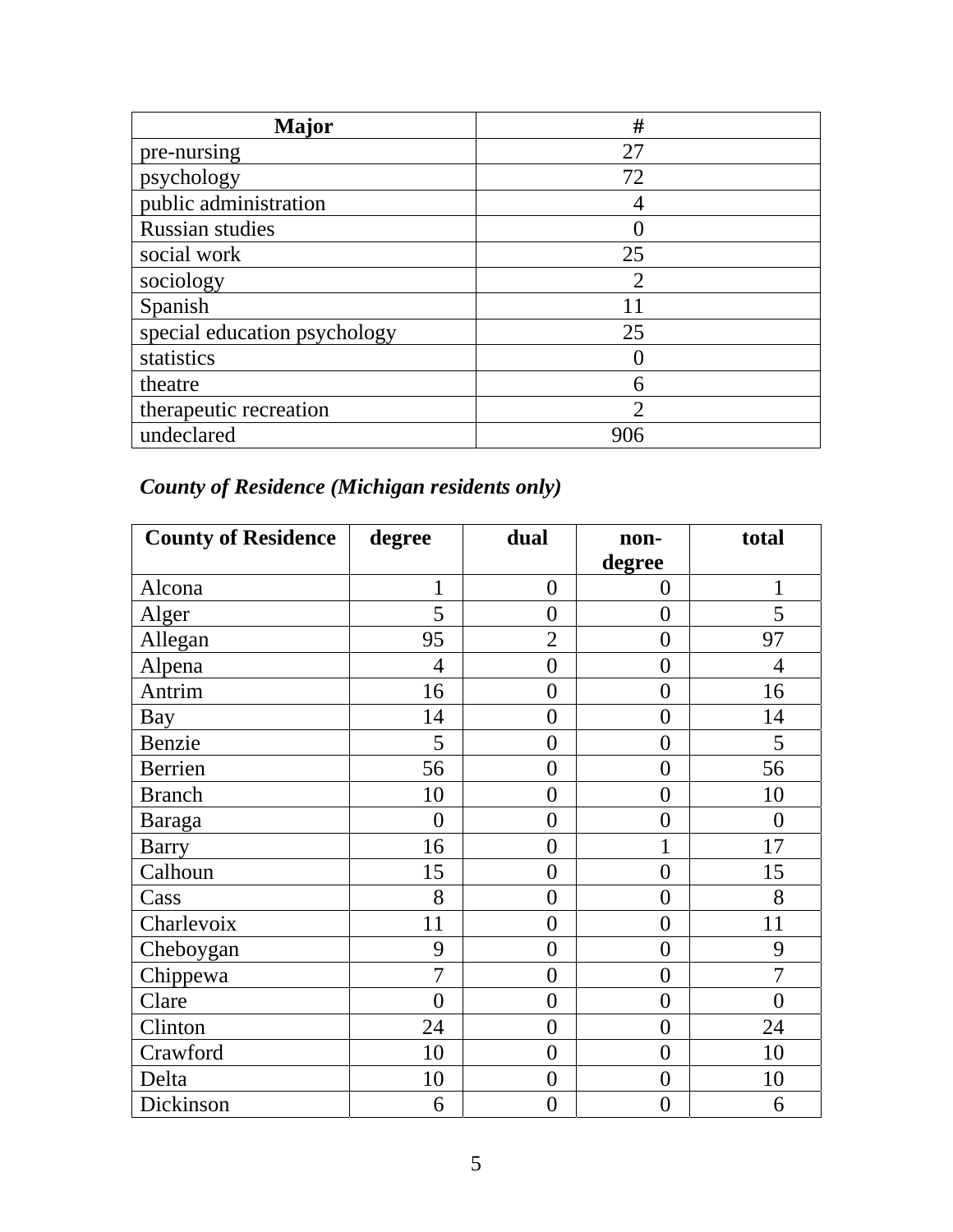| <b>County of Residence</b> | degree           | dual             | non-             | total          |
|----------------------------|------------------|------------------|------------------|----------------|
|                            |                  |                  | degree           |                |
| Eaton                      | 31               | $\boldsymbol{0}$ | $\boldsymbol{0}$ | 31             |
| Emmet                      | 10               | $\overline{0}$   | $\boldsymbol{0}$ | 10             |
| Genesee                    | 58               | $\overline{0}$   | $\overline{0}$   | 58             |
| Gladwin                    | $\overline{4}$   | $\overline{0}$   | $\boldsymbol{0}$ | $\overline{4}$ |
| Gogebic                    | $\overline{2}$   | $\boldsymbol{0}$ | $\boldsymbol{0}$ | $\overline{2}$ |
| Gratiot                    | 8                | $\overline{0}$   | $\overline{0}$   | 8              |
| <b>Grand Traverse</b>      | 28               | $\overline{0}$   | $\boldsymbol{0}$ | 28             |
| Hillsdale                  | 7                | $\boldsymbol{0}$ | $\boldsymbol{0}$ | 7              |
| Houghton                   | 6                | $\overline{0}$   | $\overline{0}$   | 6              |
| Huron                      | 9                | $\boldsymbol{0}$ | $\boldsymbol{0}$ | 9              |
| Ingham                     | 39               | $\overline{0}$   | $\overline{0}$   | 39             |
| Ionia                      | 34               | $\boldsymbol{0}$ | $\boldsymbol{0}$ | 34             |
| Iosco                      | $\overline{2}$   | $\overline{0}$   | $\overline{0}$   | $\overline{2}$ |
| Iron                       | $\overline{2}$   | $\boldsymbol{0}$ | $\boldsymbol{0}$ | $\overline{2}$ |
| Isabella                   | $\overline{2}$   | $\overline{0}$   | $\boldsymbol{0}$ | $\overline{2}$ |
| Jackson                    | 36               | $\overline{0}$   | $\overline{0}$   | 36             |
| Kent                       | 551              | 10               | 19               | 580            |
| Kalkaska                   | $\mathbf{1}$     | $\boldsymbol{0}$ | $\boldsymbol{0}$ | $\mathbf{1}$   |
| Kalamazoo                  | 56               | $\overline{0}$   | $\overline{0}$   | 56             |
| Keweenaw                   | $\boldsymbol{0}$ | $\boldsymbol{0}$ | $\boldsymbol{0}$ | $\overline{0}$ |
| Lake                       | $\overline{3}$   | $\overline{0}$   | $\boldsymbol{0}$ | 3              |
| Lapeer                     | 13               | $\overline{0}$   | $\boldsymbol{0}$ | 13             |
| Leelanau                   | 9                | $\boldsymbol{0}$ | $\boldsymbol{0}$ | 9              |
| Lenawee                    | 31               | $\boldsymbol{0}$ | $\boldsymbol{0}$ | 31             |
| Livingston                 | 75               | $\boldsymbol{0}$ | $\boldsymbol{0}$ | 75             |
| Luce                       | $\overline{2}$   | $\overline{0}$   | $\overline{0}$   | $\overline{2}$ |
| Manistee                   | 10               | $\overline{0}$   | $\overline{0}$   | 10             |
| Marquette                  | $\overline{7}$   | $\overline{0}$   | $\overline{0}$   | 7              |
| Mason                      | 6                | $\overline{0}$   | $\boldsymbol{0}$ | 6              |
| Macomb                     | 132              | $\overline{0}$   | $\overline{0}$   | 132            |
| Mackinac                   | 1                | $\overline{0}$   | $\overline{0}$   | 1              |
| Mecosta                    | 12               | 1                | $\overline{0}$   | 13             |
| Menominee                  | 7                | $\overline{0}$   | $\overline{0}$   | 7              |
| Midland                    | 15               | $\overline{0}$   | $\overline{0}$   | 15             |
| Missaukee                  | 12               | $\overline{0}$   | $\overline{0}$   | 12             |
| Monroe                     | 16               | $\overline{0}$   | $\overline{0}$   | 16             |
| Montcalm                   | 31               | $\overline{0}$   | $\boldsymbol{0}$ | 31             |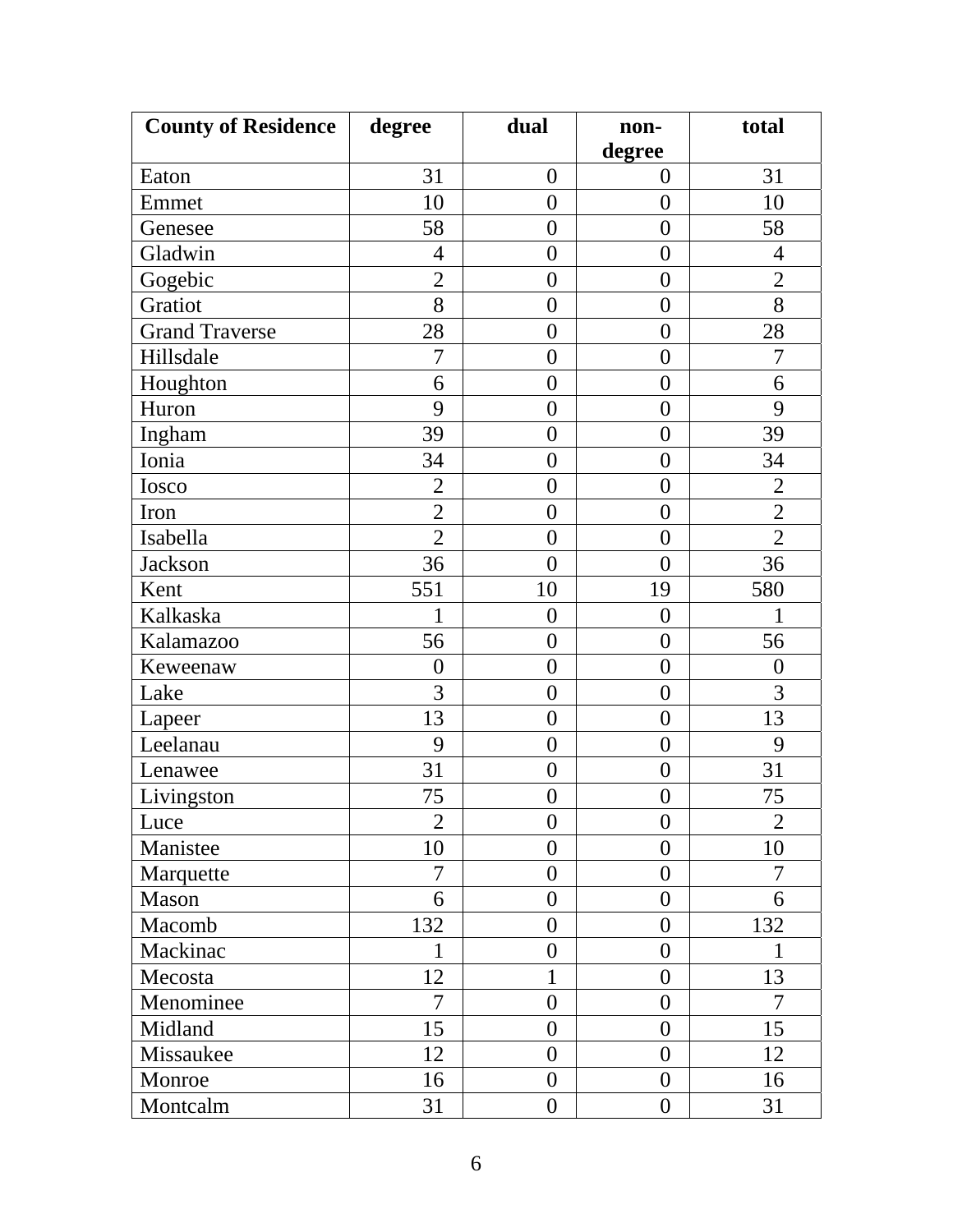| <b>County of Residence</b> | degree         | dual             | non-             | total          |
|----------------------------|----------------|------------------|------------------|----------------|
|                            |                |                  | degree           |                |
| Montmorency                | 3              | $\overline{0}$   | $\overline{0}$   | 3              |
| Muskegon                   | 59             | $\overline{2}$   | $\overline{2}$   | 63             |
| Newaygo                    | 31             | $\overline{0}$   | $\overline{0}$   | 31             |
| Oakland                    | 186            | $\overline{0}$   | $\overline{0}$   | 186            |
| Oceana                     | 13             | $\overline{0}$   | $\overline{0}$   | 13             |
| Ogemaw                     | 6              | $\overline{0}$   | $\boldsymbol{0}$ | 6              |
| Ontonagon                  | $\overline{0}$ | $\overline{0}$   | $\overline{0}$   | $\overline{0}$ |
| Oscoda                     | 10             | $\overline{0}$   | $\overline{0}$   | 10             |
| Osceola                    | $\overline{2}$ | $\overline{0}$   | $\overline{0}$   | $\overline{2}$ |
| Otsego                     | $\overline{2}$ | $\overline{0}$   | $\overline{0}$   | $\overline{2}$ |
| Ottawa                     | 447            | 22               | 42               | 511            |
| Presque Isle               | 6              | $\overline{0}$   | $\overline{0}$   | 6              |
| Roscommon                  | $\overline{7}$ | $\overline{0}$   | $\overline{0}$   | $\overline{7}$ |
| Saginaw                    | 30             | $\overline{0}$   | $\overline{0}$   | 30             |
| Sanilac                    | 6              | $\overline{0}$   | $\overline{0}$   | 6              |
| Schoolcraft                | $\overline{0}$ | $\overline{0}$   | $\overline{0}$   | $\overline{0}$ |
| Shiawassee                 | 18             | $\overline{0}$   | $\overline{0}$   | 18             |
| St. Clair                  | 22             | $\overline{0}$   | $\overline{0}$   | 22             |
| St. Joseph                 | $\overline{7}$ | $\overline{0}$   | $\overline{0}$   | $\overline{7}$ |
| Tuscola                    | 10             | $\overline{0}$   | $\overline{0}$   | 10             |
| VanBuren                   | 27             | $\overline{0}$   | $\overline{0}$   | 27             |
| Washtenaw                  | 31             | $\overline{0}$   | $\overline{0}$   | 31             |
| Wayne                      | 180            | $\boldsymbol{0}$ | $\boldsymbol{0}$ | 180            |
| Wexford                    | 24             | $\boldsymbol{0}$ | $\overline{0}$   | 24             |

#### *Other States & Countries*

| <b>State or Country of</b> | degree         | dual | non-   | total |
|----------------------------|----------------|------|--------|-------|
| <b>Residence</b>           |                |      | degree |       |
| Alaska                     | $\overline{2}$ |      |        |       |
| Colorado                   |                |      |        |       |
| Florida                    | $\overline{2}$ |      |        |       |
| Georgia                    |                |      |        |       |
| Illinois                   | 72             |      |        | 72    |
| Indiana                    | 22             |      |        | 22    |
| Kentucky                   |                |      |        |       |
| Minnesota                  |                |      |        |       |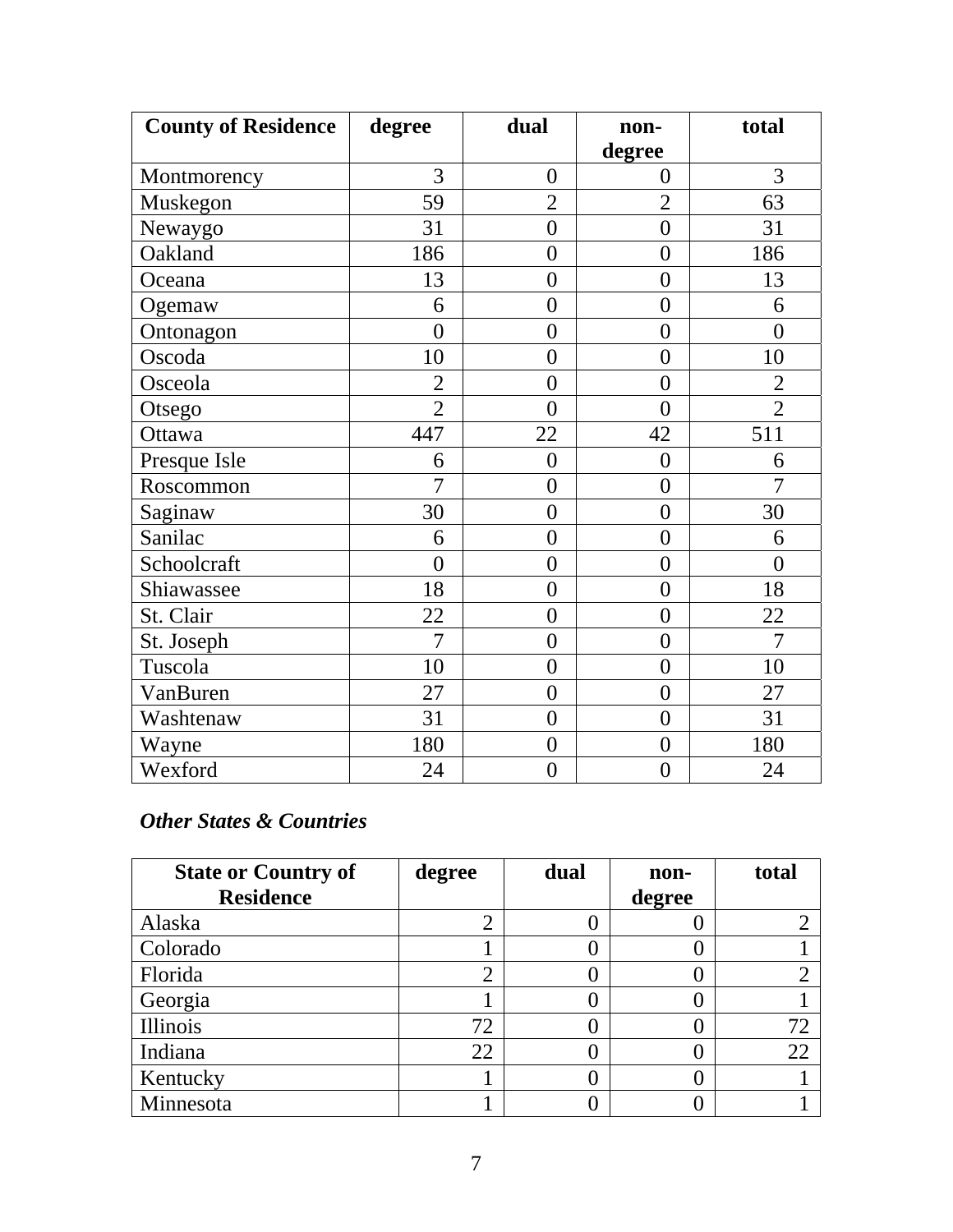| <b>State or Country of</b> | degree         | dual           | non-              | total          |
|----------------------------|----------------|----------------|-------------------|----------------|
| <b>Residence</b>           |                |                | degree            |                |
| Missouri                   |                | $\theta$       | $\mathbf{\Omega}$ |                |
| North Carolina             |                | 0              | 0                 |                |
| Ohio                       | 16             | 0              | 0                 | 16             |
| Pennsylvania               |                | 0              | ( )               |                |
| Tennessee                  |                | 0              | 0                 |                |
| Virginia                   | 1              | 0              | 0                 |                |
| Wisconsin                  | $\overline{2}$ | $\overline{0}$ | 0                 | $\overline{2}$ |
|                            |                |                |                   |                |
| Albania                    | 1              | $\overline{0}$ | 0                 |                |
| Canada                     |                | 0              | 0                 |                |
| Germany                    | $\overline{2}$ | 0              | $\mathbf{0}$      | 2              |
| Moldova                    |                | 0              | 0                 |                |
| Pakistan                   | 1              | $\overline{0}$ | 0                 |                |
| South Africa               | 1              | $\overline{0}$ | $\mathbf{\Omega}$ |                |
| Sweden                     |                | $\Omega$       | $\Omega$          |                |
| <b>United Kingdom</b>      |                | 0              |                   |                |

# *Where Living*

| <b>Housing Location</b> | degree | dual | non-   | total |
|-------------------------|--------|------|--------|-------|
|                         |        |      | degree |       |
| off-campus              | 831    | 37   | 64     | 932   |
| in campus owned         | 2,021  |      |        |       |
| housing                 |        |      |        |       |